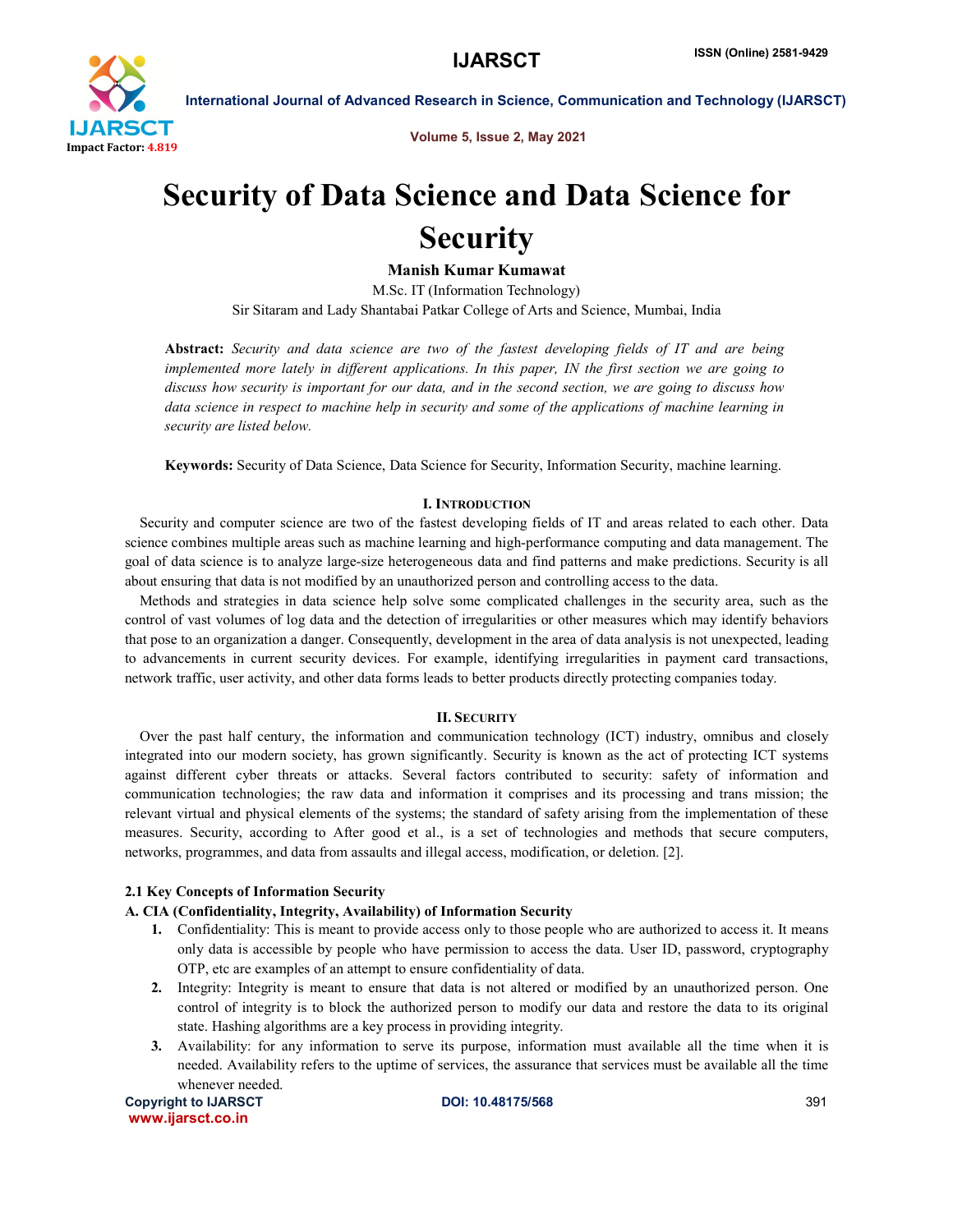

### Volume 5, Issue 2, May 2021



## Figure 1

### III. SECURITY OF DATA SCIENCE

 In this section, we will discuss some of the conditions where we need to secure our data and how to prevent them because in data science we mostly deal with data if our data is corrupted then the result might be different than expected and we address some of the issues and solution approaches.

 Threats, i.e., who is attacking, vulnerabilities, i.e., the holes they are attacking, and impacts, i.e., what the assault does, are the three security factors that are commonly connected with any attack. [2]. A breach of the integrity, confidentiality, or availability of information and systems represents a security threat. Several incidents of the event have been turned into a security assault that is extremely destructive to the sources.

 SQL injection attack: SQL injection is a weakness in web protection that enables an attacker to interact with queries made in the database of an application. It usually helps an intruder to access details they usually can't access this could involve details from other users or any other information accessible by the program itself. An attacker can in certain cases alter or erase this information, which causes the content to change in the application or the web.

 If the SQL injection attacks are successful, unauthorized access to sensitive information, such as passwords, credit card information, or personal user information can occur. In recent years, many high-profile data breaches were caused by SQL injections which resulted in reputable damage and regulatory fines. In certain cases, an attacker can discover a continuous loophole in the processes of an organization, leading to a long-term compromise, which can be missed for a long period of time.

 Take the following code lines, for example, where a SELECT query is being created and the user enters the input data

String query = "SELECT name, description from Product WHERE name LIKE '%" + userinput + "%'"; If the attacker built this query

UNION SELECT username, password FROM User—

Then this query is built

SELECT name, description from Product WHERE name LIKE '%' UNION SELECT username, password FROM User —'%'

This query is syntactically correct and will return all products, as well as all usernames and passwords that are stored in the database Zhongding Dong et.al had defined a new role called "smart-driver" which is located between the database and the web portal. All types of information are sent to the user along with a random number for authorized user identity purposes and to protect their data from the attacker. The entire processing is performed by smart -driver. Whenever users access data from the database, a unique identifier is given to the user. Even though the attacker has

Copyright to IJARSCT **DOI: 10.48175/568** 392 www.ijarsct.co.in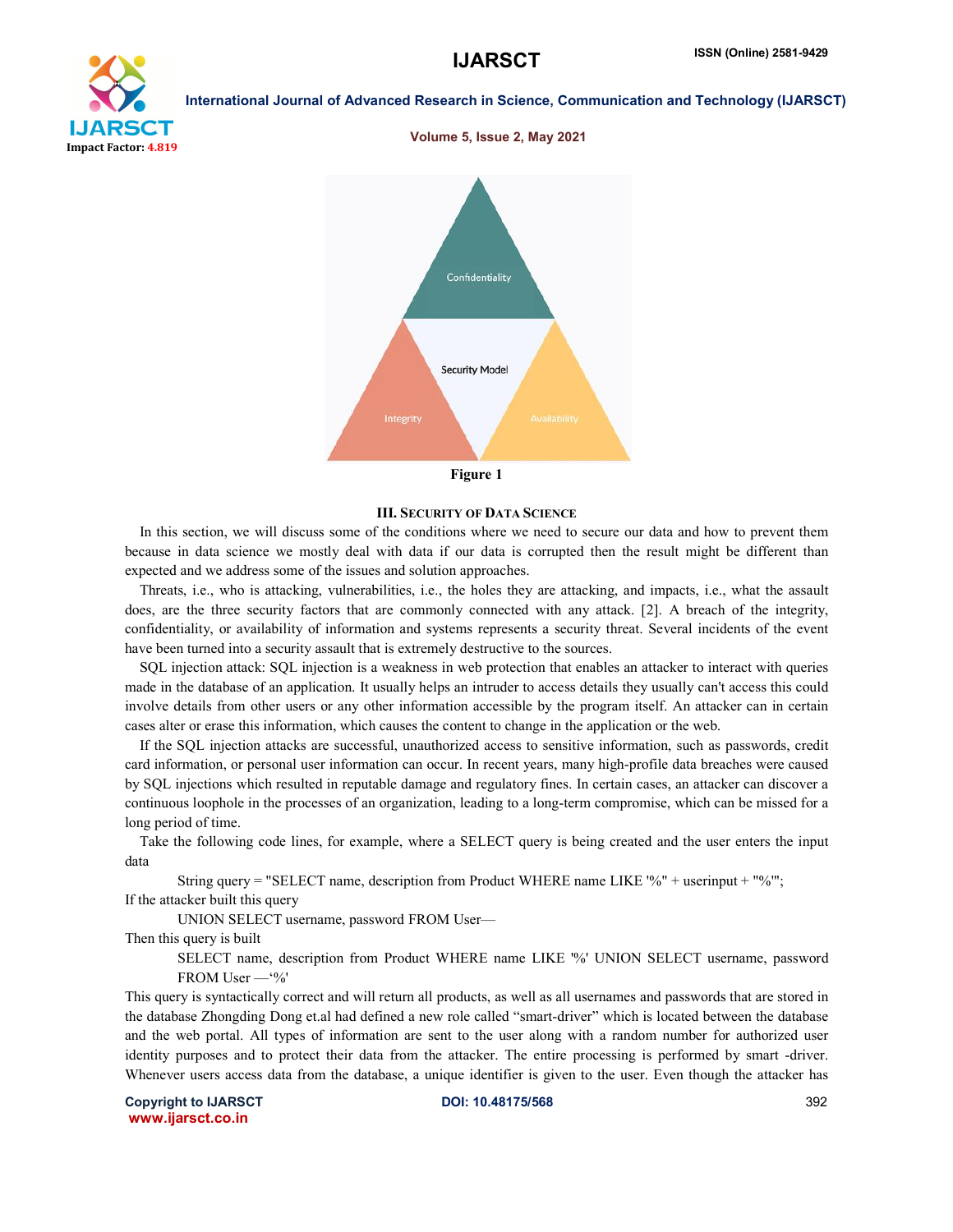

## Volume 5, Issue 2, May 2021

cracked the identity number initially, the next step is protected with the newly generated random number which is issued to the user alone. Prevention is done with the help of this smart -driver[1].

## 3.1 Denial-of-Service (DoS)

 Denial-of-Service is an attack meant to shut down a machine or network, making it inaccessible to its intended users by flooding the target with traffic that triggers a crash. The Denial -of-Service (DoS) attack typically uses one computer with an Internet connection, while distributed denial-of-service (DDoS) attack uses multiple computers and Internet connections to flood the targeted resource Usually, DoS attacks falls into multiple categories:

- Flood attacks: In this hacker send the multiple amount packets to the server unit, the server's storage capacity is full resulting in denial of servers. Developed by Cisco monitoring traffic patterns and DoS attacks is a very popular tool used by ISPs. The flow is defined as having unique attributes like source IP, Destination IP, Source port, Destination port, etc. Monitoring traffic in both directions all router interfaces must be monitored, including uplinks to the core router [8].
- Phishing: In phishing assaults, an attacker uses a psychological trick to persuade users to reveal personal information such as usernames, passwords, credit card numbers, bank account numbers, and so on. There are some common phishing attacks such as email, SMS, etc.
- Insider threat: The vulnerability danger that originates from inside the targeted company is an insider threat. It usually requires a current or former employee or business partner who is inside an organization's net work to have access to classified or privileged accounts, and who misuses this access. If an employee leaves the company, his account in Active Directory is automatically disabled since it is no longer needed. However, data accessed and stored on your computer (whether provided by the business or personal) must also be wiped clean. For e.g., you do not want a worker with disgust to also have access to corporate knowledge that is vital, sensitive, or priceless. Unauthorized access: In this unauthorized person can access sensitive or confidential information that cannot access by that person. A firewall is a general strategy for approved access to the network. Many firewall strategies are used to protect against unauthorized access. The network should also be configured to prevent unauthorized users from entering, viewing, or altering data.
- Data Protection: The collection of (large volumes of) data is a central task of data science. The data must be available in unencrypted form for most computing tasks. There are two big drawbacks to this. The first one is that criminals can simply steal the data and make use of any information it provides when authentication mechanisms such as access management fail. Data can always be kept in encrypted form to make this more difficult. This way, the attacker must steal the data when it is being processed or manage to steal the keys used to encrypt it.
- Encryption: Encryption is one of the most effective approaches to achieving data security. Encryption techniques hide the original content of the data so that the original information is only recovered using a key known as the decryption process. The goal of encryption is to protect or secure data from unauthorized access in terms of viewing or modifying the data. Encryption can be implemented using some substitute techniques, move techniques, or mathematical operations. Several symmetric key-based algorithms have been developed in the last year [3].
- Privacy Preservation: In certain scenarios, data science analyses individual data, for example, clinical data. Health data. In order to ensure that the privacy of people is secured, this data should be anonymized to answer legal and ethical obligations. Basically, data anonymization ensures that any data recorded in the collection should not be easy to link to a single user. Deletion is a fundamental way of anonymity by removing or swapping attributes with other values. The approach to blurred data is defined by replacing individual values with categories or ranges of values.

Copyright to IJARSCT **DOI: 10.48175/568** 393 www.ijarsct.co.in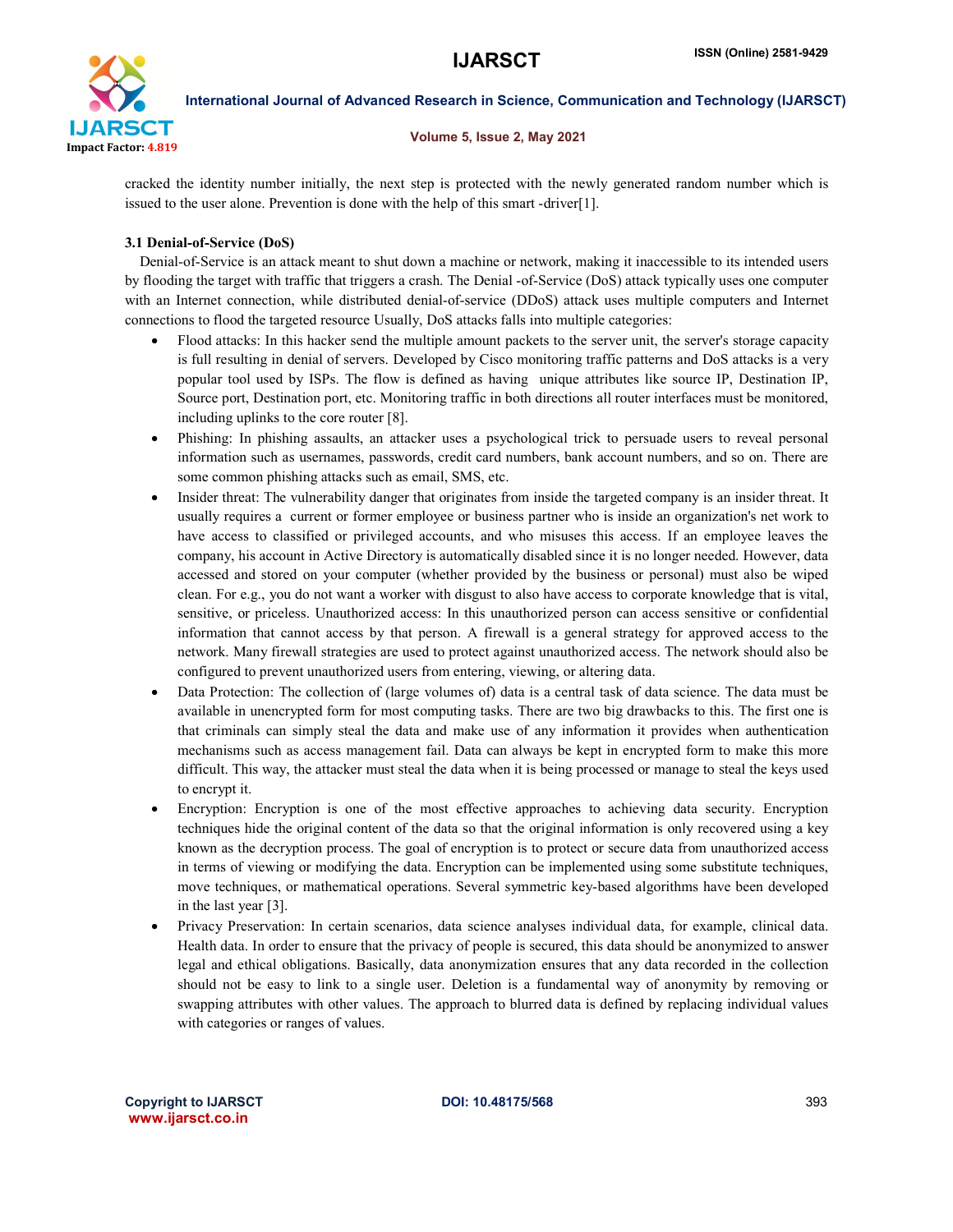

Volume 5, Issue 2, May 2021

## IV. DATA SCIENCE FOR SECURITY

 In this section, we explain how data science with respect to machine help in security and some of the applications of data science in security are listed below.

 Although in many instances Traditional security methods have their own merits, so much manual labor is required to keep up with the evolving security threat environment. On the contrary, data science will make a massive difference in technology and its practices, where machine learning algorithms can be used to understand or extract information from the training data for their identification and avoidance of security incident trends. For example, it is possible to use these techniques to detect ransomware or unusual patterns or to extract policy rules.

## 4.1 Machine Learning

 Machine learning is a sub-field of artificial intelligence that aims to empower systems with the ability to use data to learn and improve without being explicitly programmed [7]. It uses mathematical models derived from data sets analysis, which are then used to make predictions on new input data. Machine training technologies include a wide variety of fields from e-commerce, in which software for machine learning is used to offer guidance on consumer behaviour, choice, and health care. Machine learning is used in forecasting epidemics or the possibility of people suffering from such illnesses, such as cancer, on the basis of their medical history.

## 4.2 Types of Machine Learning Algorithms

- Supervised learning
- Unsupervised Learning

## A. Supervised Learning

 In supervised learning, there is always a target variable, the value of which the machine learning model learns to predict using different learning algorithms e.g., based on an IP address location, frequencies of Web requests, and times of request, a machine learning model can predict if a given IP address was part of a Distributed Denial of Service (DDOS) attack. A variety of Machine learning algorithms fall under the umbrella of supervised learning, including Linear and Logistic Regression, Decision Tree, and Support Vector Machine (SVM) [7].

## B. Unsupervised Learning

 Unsupervised learning is used to find patterns of behavior that are very similar in the datasets. Computer systems detect such malware using clustering and correlation algorithms with similar working/behavior patterns.

## 4.3 Applications of Machine Learning In Security

- Threat detection and classification: Machine learning algorithms can be used in apps to detect and respond to cyber-attacks before they have a chance to take effect. [4]. This is typically done by examining large data sets of security incidents and detecting the patterns of malicious activity using a model developed. As a consequence, they are immediately dealt with when related events are observed. Usually, the training dataset of the models consists of previously defined and documented Compromise Indicators (IOC), which are then used to construct models and applications that can track, recognize and respond in real-time to threats. With the availability of IOC databases, machine learning classification algorithms can now be used to recognize the different malware activities in datasets and classify them accordingly.
- Network risk scoring: This applies to the use of predictive metrics that help organizations allocate cybersecurity services appropriately in terms of varying risk ratings for different parts of the network. Machine education can be used to simplify this method by reviewing the past data sets of cyber-attacks and assessing which network areas were mainly involved in those kinds of attacks. Using machine learning is advantageous in the sense that the resulting scores will not only be based on domain knowledge of the networks but most importantly, the scores will be data driven [4].

Copyright to IJARSCT **DOI: 10.48175/568** 394 www.ijarsct.co.in